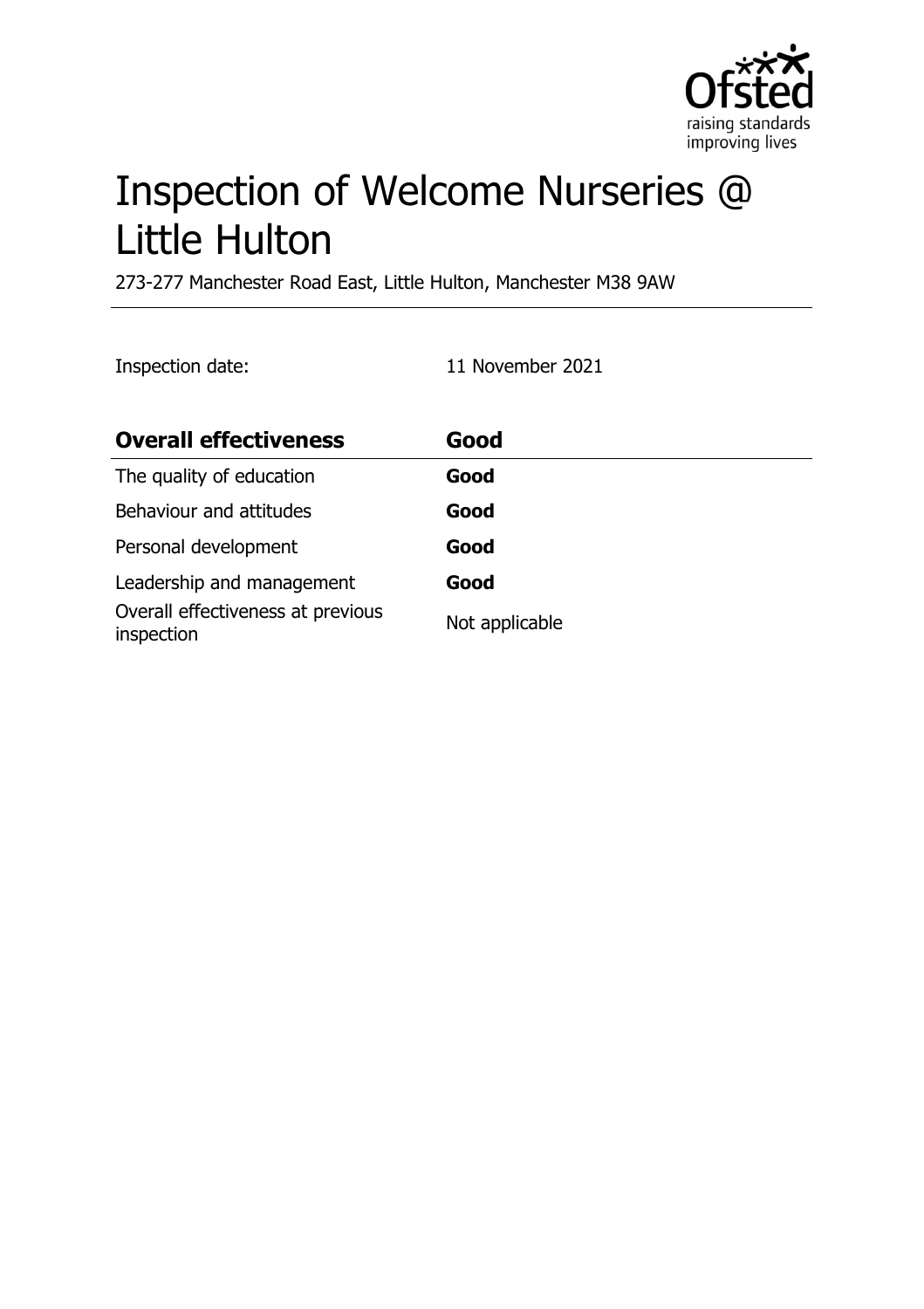

# **What is it like to attend this early years setting?**

#### **The provision is good**

Children demonstrate that they feel happy, safe and secure. They smile broadly when they arrive, and eagerly seek out their friends. A successful key-person system and flexible settling-in arrangements help children to quickly become used to nursery life. Children are confident and have a positive attitude to learning. They behave well and are able to follow instructions. For example, when staff tell children to 'stop, put your hands on top', children immediately stand still and put their hands on their heads. They understand that this indicates that it is time to tidy up and quickly begin putting toys and equipment away. As a result, children understand routine and are learning what is expected of them.

Staff recognise the impact that the COVID-19 pandemic has had on children. Consequently, staff have focused their recent teaching on supporting children's personal, social and emotional development. In particular, staff have supported young children to learn to share and to take turns. They have developed children's confidence around others through games and activities in small groups. This has resulted in children being self-assured. Children confidently chat with the inspector, asking what their name is and why they are visiting the nursery.

## **What does the early years setting do well and what does it need to do better?**

- Staff have created an exciting learning environment for children to explore. Resources are easily accessible to children, which helps to promote their independence. Staff ensure that there is a good balance between adult-led and child-initiated experiences. However, occasionally, the organisation of some group activities results in children's learning being interrupted. This means that children do not always gain the most from these learning opportunities.
- $\blacksquare$  Staff have high expectations of what children can achieve. They provide children with experiences that cover all areas of learning. For example, babies enjoy developing their physical and early literacy skills as they make marks on paper. Toddlers follow instructions well and develop their hand-to-eye coordination as they decorate a biscuit. Older children develop their creative skills and imagination as they make pictures with collage materials. Although staff have an understanding of what they want children to learn, some activities are not always suitable for children's stages of development and their levels of understanding. For example, activities for toddlers regarding Remembrance Day are beyond children's comprehension.
- Staff successfully promote children's communication and language skills. For example, they model language and use repetition to reinforce children's understanding. As children play, staff commentate, which helps to give meaning to what children are doing. Staff working with babies copy their babbling and model turn taking in conversations. Staff supporting older children ask questions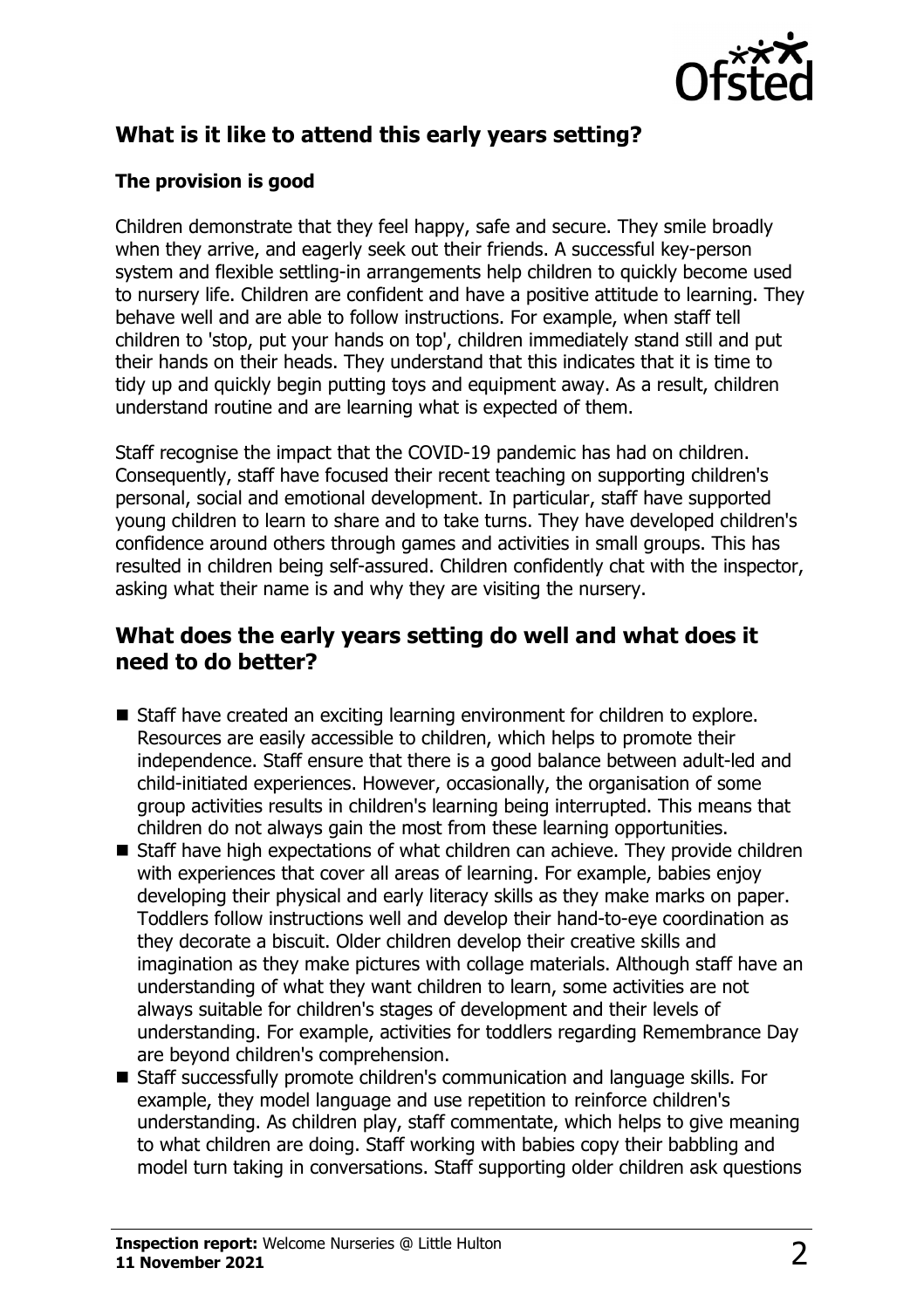

that encourage children to express their thoughts and ideas. Furthermore, staff use additional strategies to quickly identify children that may need additional support with their speech and language. As a result, children are making good progress and are developing the skills needed for their future learning.

- Provision for children with special educational needs and/or disabilities is good. Knowledgeable staff have a detailed understanding of children's individual needs. Strong partnership working with other professionals, ensures that any gaps in children's learning are swiftly identified and addressed. Furthermore, staff effectively use signs, labels, pictures and key words to support those children who speak English as an additional language.
- Children's health and well-being are carefully considered. Children enjoy daily opportunities to engage in energetic outdoor play. They play games and participate in special football and sport sessions. These opportunities help children to develop their gross motor skills. Furthermore, children are provided with healthy and nutritious meals and snacks. They learn to develop their selfcare skills as they independently serve themselves and pour their own drinks.
- Managers and leaders support staff well. Staff are encouraged to reflect on their practice and engage in frequent training opportunities. New staff benefit from a detailed induction process, which helps to develop a strong understanding of their role and what is expected of them.
- Partnerships with parents are strong. Staff successfully use daily discussions, a dedicated application and newsletters to ensure parents are kept well informed and can contribute to their child's learning at home.

# **Safeguarding**

The arrangements for safeguarding are effective.

Staff fully understand their responsibilities in protecting children from harm. They confidently describe the possible signs and symptoms that may indicate a child is at risk of harm. Frequent training opportunities help to ensure that staff maintain their knowledge and understanding of what to do if they are worried about a child's welfare. Furthermore, the subject of safeguarding is discussed at staff meetings and during supervision sessions. Staff complete risk assessments to help to ensure that children are able to play in a safe and secure environment. They deploy themselves effectively and supervise children well, which further ensures children's safety.

# **What does the setting need to do to improve?**

#### **To further improve the quality of the early years provision, the provider should:**

- $\blacksquare$  review the organisation of group activities so that children's learning and their engagement is not unnecessarily interrupted
- support staff to consistently provide activities that are well matched to children's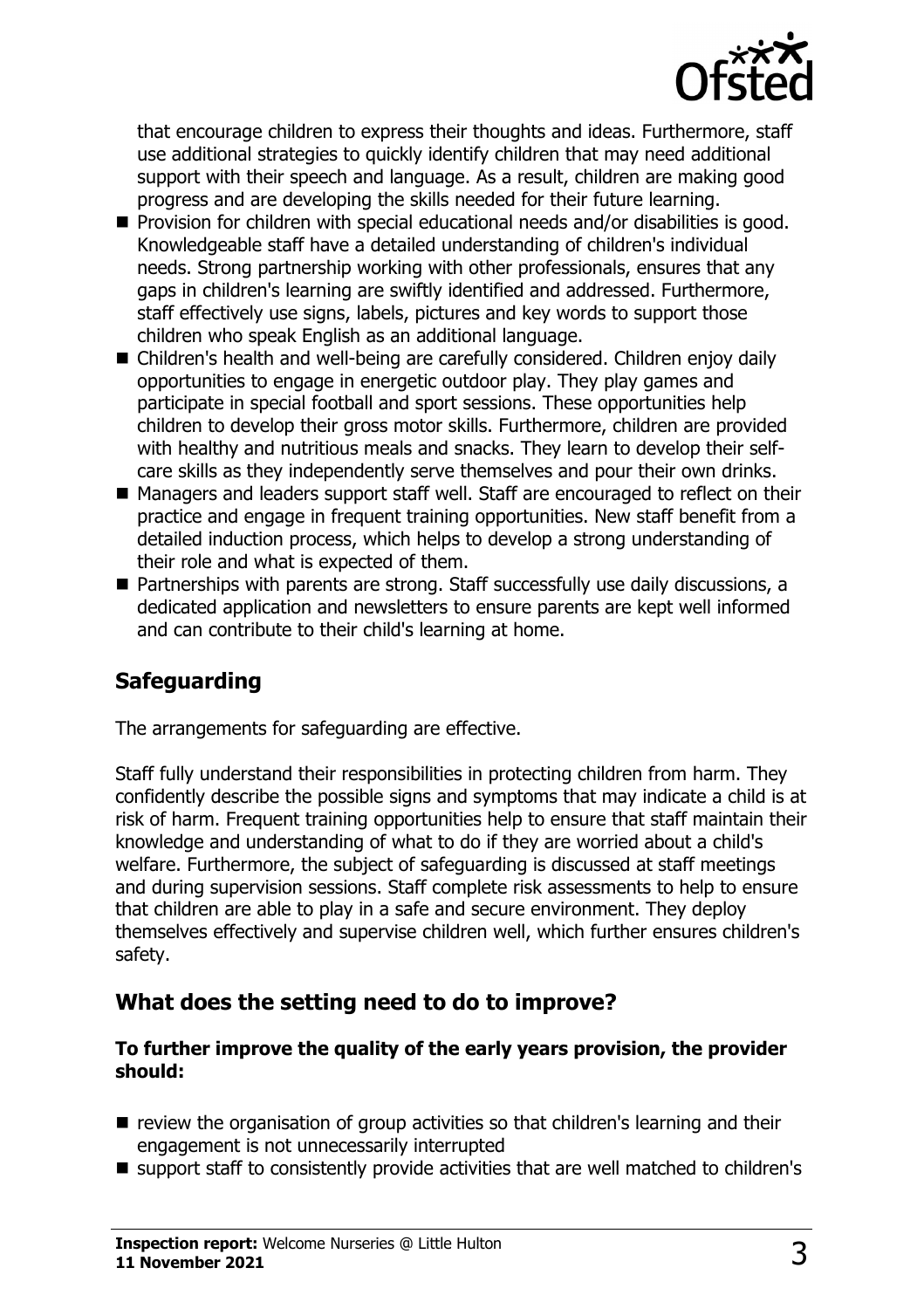

ages and stages of development, in order that children can make the best possible progress.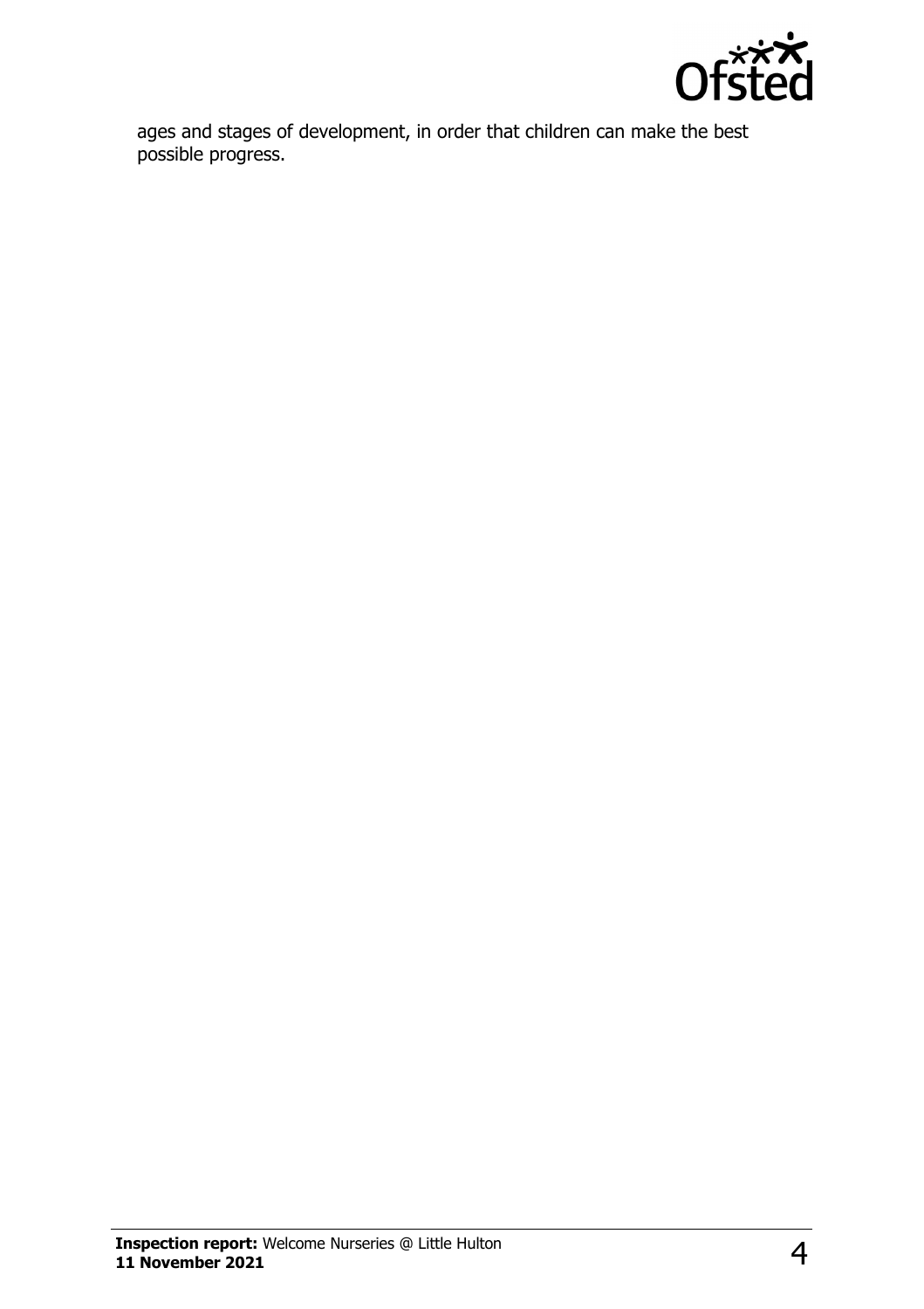

| <b>Setting details</b>                         |                                                                                      |
|------------------------------------------------|--------------------------------------------------------------------------------------|
| Unique reference number                        | 2639844                                                                              |
| <b>Local authority</b>                         | Salford                                                                              |
| <b>Inspection number</b>                       | 10210458                                                                             |
| <b>Type of provision</b>                       | Childcare on non-domestic premises                                                   |
| <b>Registers</b>                               | Early Years Register, Compulsory Childcare<br>Register, Voluntary Childcare Register |
| Day care type                                  | Full day care                                                                        |
| Age range of children at time of<br>inspection | $0$ to $4$                                                                           |
| <b>Total number of places</b>                  | 160                                                                                  |
| Number of children on roll                     | 38                                                                                   |
| Name of registered person                      | <b>Welcome Nurseries Ltd</b>                                                         |
| Registered person unique<br>reference number   | 2576357                                                                              |
| <b>Telephone number</b>                        | 01617903366                                                                          |
| Date of previous inspection                    | Not applicable                                                                       |

## **Information about this early years setting**

Welcome Nurseries @ Little Hulton registered in 2021. The nursery employs seven staff. Of these, five hold appropriate qualifications at level 3 and above. The nursery opens Monday to Friday, all year round. Sessions are from 7.30am until 6pm. The nursery provides funded early education for two-, three- and four-yearold children.

## **Information about this inspection**

**Inspector** Karen Cox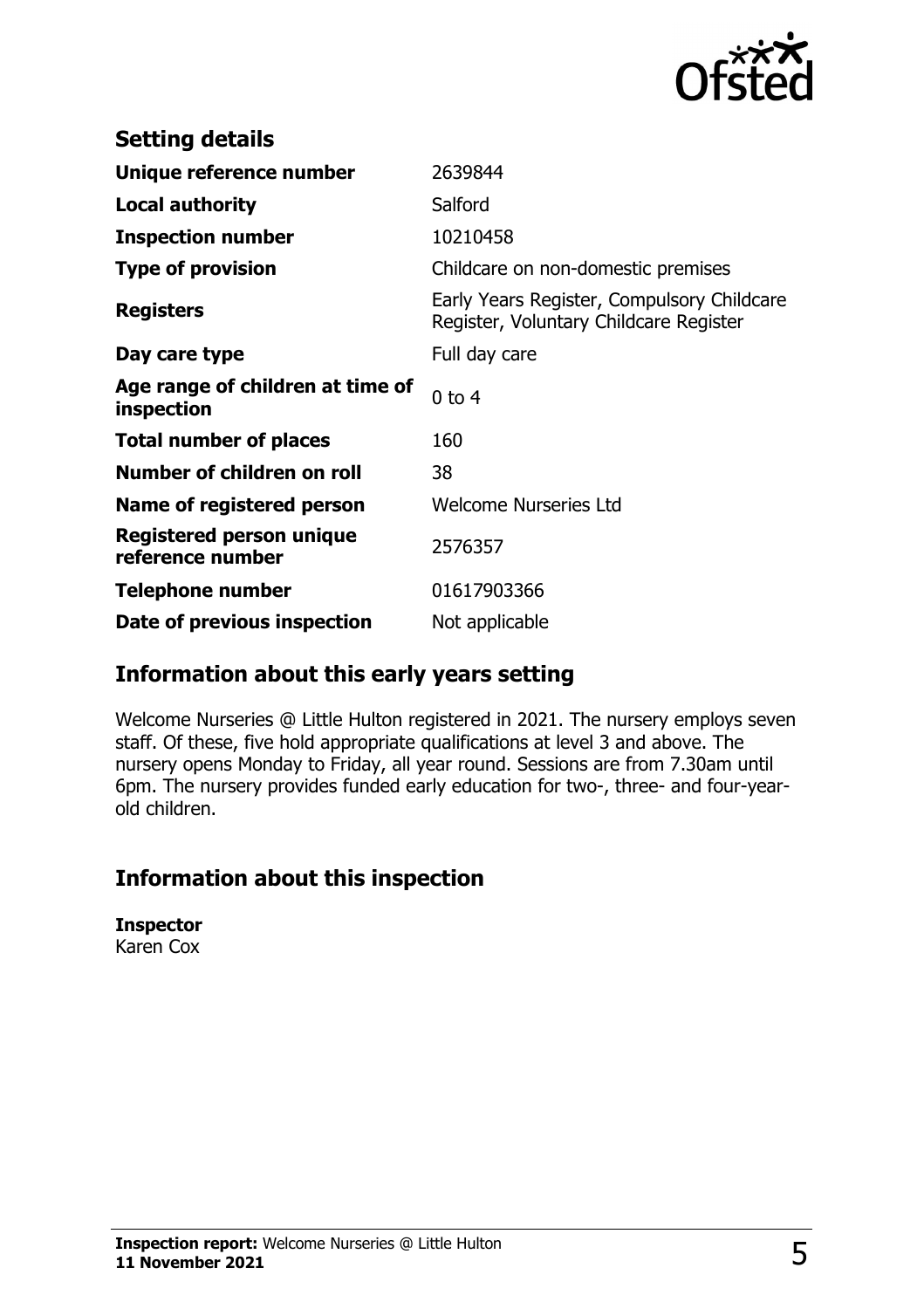

#### **Inspection activities**

- $\blacksquare$  This was the first routine inspection the provider received since the COVID-19 pandemic began. The inspector discussed the impact of the pandemic with the provider and has taken that into account in their evaluation of the provider.
- $\blacksquare$  The inspector spoke with parents, staff and children at appropriate times throughout the inspection.
- $\blacksquare$  A learning walk was completed with the deputy manager to discuss the curriculum intent and how the provision is organised.
- $\blacksquare$  The inspector completed a joint evaluation of an activity with the manager.
- $\blacksquare$  The inspector held a meeting with the manager and area manager. She reviewed a variety of documents, including evidence of the suitability of staff, qualifications, first-aid certificates and policies.
- $\blacksquare$  The inspector observed interactions between staff and children during activities and assessed the impact of teaching on children's learning.

We carried out this inspection under sections 49 and 50 of the Childcare Act 2006 on the quality and standards of provision that is registered on the Early Years Register. The registered person must ensure that this provision complies with the statutory framework for children's learning, development and care, known as the early years foundation stage.

If you are not happy with the inspection or the report, you can [complain to Ofsted](http://www.gov.uk/complain-ofsted-report).